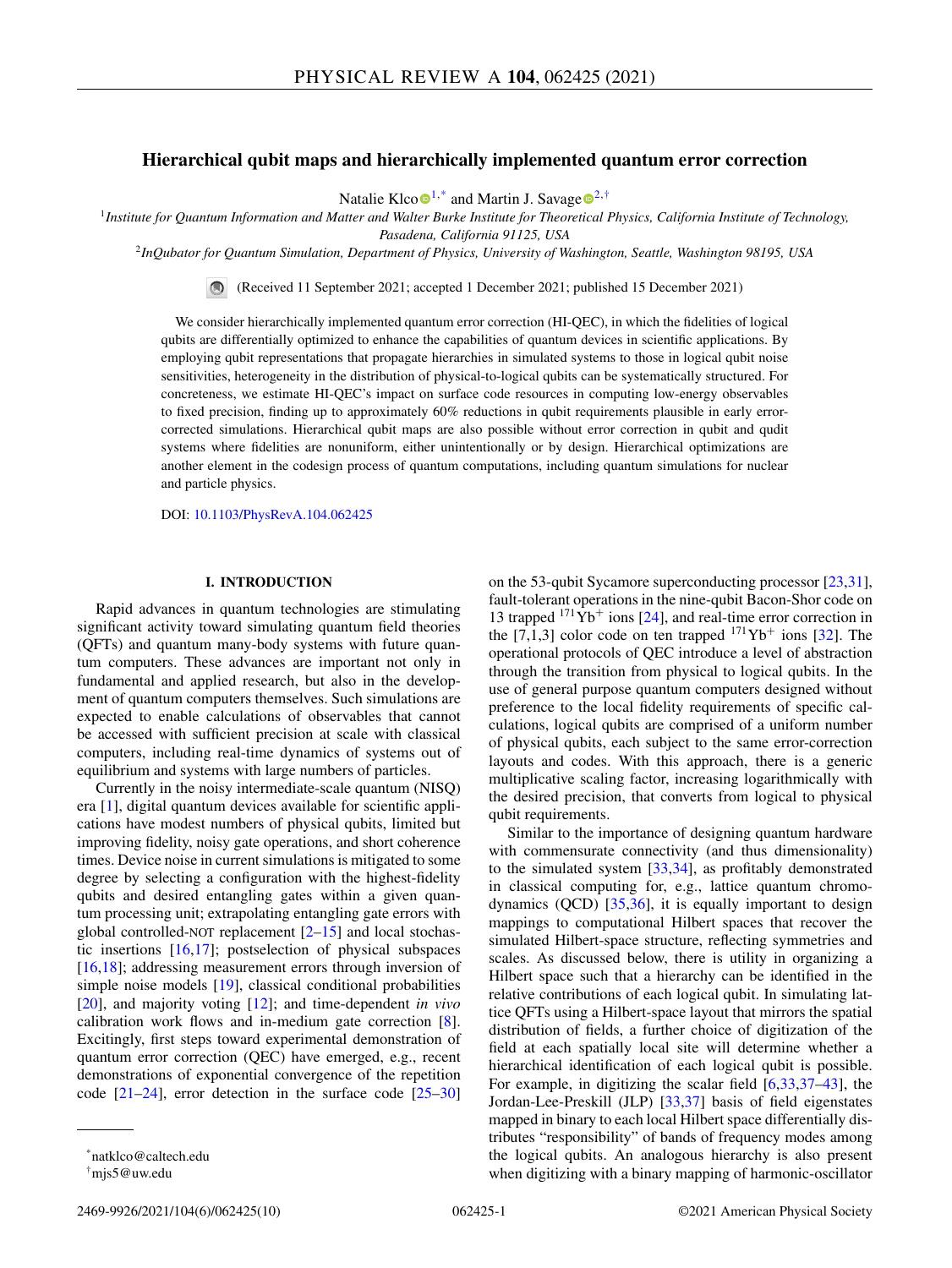<span id="page-1-0"></span>modes [\[41\]](#page-9-0), where logical qubits are responsible for generating amplitudes of harmonic-oscillator states separated by exponentially differing magnitudes of the principle quantum number. While hierarchical identification of logical qubits is expected to be broadly manifest in field digitizations, it is not guaranteed for all representations, e.g., lattice delocalized field operators. An example of this diversity can be found in formulations for simulating Yang-Mills gauge theory (for further discussions, see Refs. [\[44,45\]](#page-9-0)). The benefits of hierarchically ordered qubits are expected to impact quantum simulations of scalar field theory, lattice gauge theories (including QCD), effective field theories (EFTs), chemistry, and other domain sciences. When a mapping to logical qubits is organized to manifest a hierarchy of energy scales, for example, both low-energy wave functions and low-energy observables will be dominantly sensitive to the fidelities of IR qubits and differentially less sensitive to errors in the UV logical qubits.

By preferentially protecting the fidelities of IR logical qubits, quantum simulations depart from the computationally challenging goal of computing all observables to the same fixed precision and toward the goal of computing some observables with enhanced precision in an isolated energy regime of interest. As one of many deviations from general purpose quantum computers envisaged for codesigning quantum devices for specific scientific applications, this preferential protection can be achieved through strategic distributions of physical qubits heterogeneously, optimizing resources for the computation of select observables. Therefore, for the same reasons that EFTs are useful in describing low-energy physics, the physical qubit requirements can be tuned to be less than simply a multiplicative factor times the logical qubit requirements. Resulting "surplus" qubits can be put to good use in increasing the dimensionality of local Hilbert spaces describing fields or variables that have been truncated by finite resources. This is particularly relevant in near- and intermediate-term quantum simulations. For example, truncations of the local "color" Hilbert spaces in Yang-Mills gauge theories limit the approach to the spatial continuum, where the electric-basis wave functions become increasingly delocalized [\[12,16](#page-8-0)[,44,46–50\]](#page-9-0). An additional qubit each in the *p*- and *q*-space registers describing an SU(3) Yang-Mills gauge field increases the number of color states in the digitized gauge-field link variables included in the simulation by a factor of 32 asymptotically.

This work illustrates and estimates the impact of heterogeneity in the physical-to-logical qubit distributions on the calculation of low-energy observables of smooth wave functions. While the asymptotic savings are modest, those relevant to the transition period from NISQ to fault tolerance, where physical error rates are below but near error-correction thresholds, are expected to expand the scientific capabilities of available devices. We provide detailed examples to demonstrate this optimization subject to depolarizing noise on a Gaussian wave function, examining frequency hierarchies through Walsh-Hadamard transforms (WHTs). With the simulated performance of surface code error correction, we find that physical qubit requirements can be reduced by up to approximately 60% through hierarchical redistribution.



FIG. 1. Diagrammatic expression of HI-QEC leveraging, e.g., a frequency hierarchy in a representative smooth wave function with logical qubits protected by, e.g., surface codes. Organizing wavefunction digitization such that sequency bands are generated by a hierarchical set of qubits allows for heterogeneous optimization of the physical qubit distribution, protecting the logical qubits preferentially at scales of interest, e.g., the IR as depicted.

# **II. BASIS FOR OBSERVABLES**

Consider observables measured in their eigenbasis, represented by real diagonal matrices. Such observables may be decomposed into an orthonormal basis of Pauli operators  $\mathcal{O}_i$ as

$$
\mathcal{O} = \sum_{j=0}^{2^n - 1} \beta_j \mathcal{O}_j, \quad \mathcal{O}_j = \bigotimes_{b=0}^{n-1} \sigma_{(3j_b)}, \tag{1}
$$

where  $\sigma_0 = \mathbb{I}$ ,  $\sigma_3 = Z$ , and the binary representation of  $j =$  ${j_{n-1}, \ldots, j_0}$  with  $j_b \in \{0, 1\}$  has been used to define a tensor product operator of distributed Pauli-*Z* operators in the location of the binary  $1's$ .<sup>1</sup> The diagonals of these  $2<sup>n</sup>$  basis operators correspond to the Walsh functions [\[51\]](#page-9-0), an orthogonal and complete set of basis functions with broad applicability in digital signal processing, particularly in image processing and compression. In the binary-encoded ordering described in Eq. (1), the associated Walsh functions correspond to rows in the natural-ordered WHT with unit matrix elements,  $\mathbf{H}_n^{(1)} = 2^{\frac{n}{2}} \mathbf{H}^{\otimes n}$  with  $\mathbf{H} = \frac{1}{\sqrt{2}} \begin{pmatrix} 1 & 1 \\ 1 & -1 \end{pmatrix}$  the standard single-qubit Hadamard operator. In application, this basis is related to transformations that are designed to calculate controlled rotation angles for the quantum circuit preparation of an arbitrary real wave function through sequential Hilbert-space bisection  $[8,52,53]$  $[8,52,53]$  (now available in IBM's Qiskit  $[54,55]$ ). The WHT organizes a basis by *sequency* contributions, the number of zero crossings providing a digital analog of frequency, displaying hierarchies that can be leveraged for computational resource reduction, as schematically shown in Fig. 1. In Fig. 1, sequency modes are presented next to the most-UV logical qubit responsible for their excitation.

If the relevant wave function for expectation values or the operator itself is localized, it may be advantageous to work in an alternate basis of Haar wavelets [\[56\]](#page-9-0). Modifying the  $O_i$ 's

<sup>&</sup>lt;sup>1</sup>For example, in a four-qubit system,  $\mathcal{O}_9 = Z \otimes \mathbb{I} \otimes \mathbb{I} \otimes Z$  using  $j = 9 = \{1, 0, 0, 1\}.$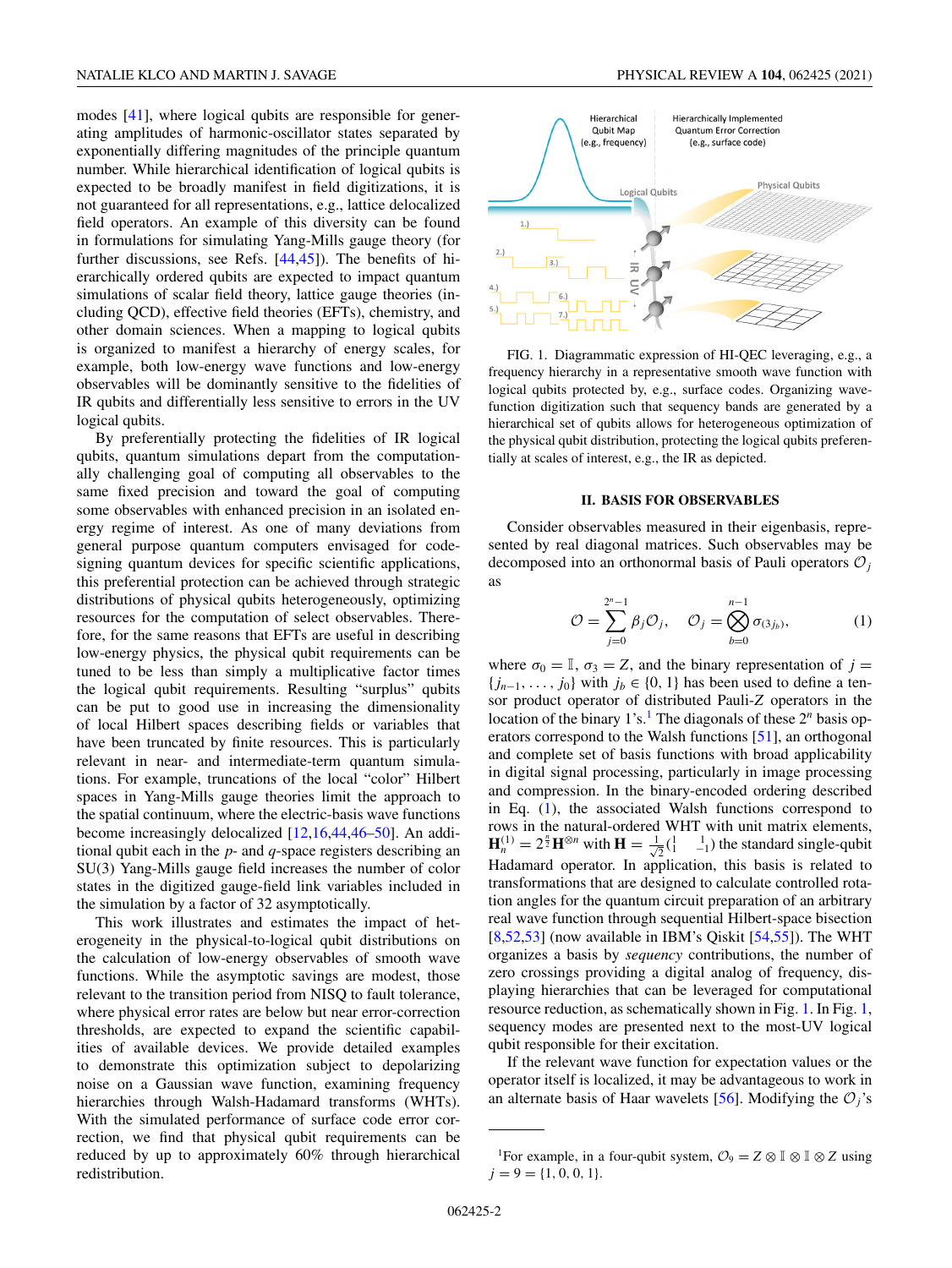<span id="page-2-0"></span>to capture local structure at decreasing length scales (rather than the global structure of Walsh functions), the Haar basis reduces the number of contributing basis operators that need to be considered. However, this choice of operator basis will not affect the sensitivity of the expectation value to noise in each logical qubit, which is the relevant feature for hierarchically implemented quantum error correction (HI-QEC).

# **III. TRACKING HIERARCHIES THROUGH DEPOLARIZATION**

In order to track the propagation of intrinsic hierarchies through individual qubit contributions to the overall precision of a quantum simulation, we consider a simple single-qubit depolarizing noise channel. In the presence of this channel  $\mathcal{E}$ , a density matrix  $\rho$  is transformed as

$$
\mathcal{E}(\rho) = \sum_{\mu=0}^{3} K_{\mu} \rho K_{\mu}^{\dagger},
$$
  

$$
K_0 = \sqrt{1 - \eta} \, \mathbb{I}, \quad K_j = \sqrt{\frac{\eta}{3}} \sigma_j,
$$
 (2)

with  $\eta$  the probability that the state is modified by isotropic Pauli noise. Note that with a redefinition of  $\eta \to \eta' = \frac{3}{4}\eta$ ,  $\eta'$ is the probability that the state is replaced by the maximally mixed state. Expectation values of the operators defined in Eq.  $(1)$  under the effects of depolarizing noise on qubit *q* have a conveniently constrained response,

$$
\langle \mathcal{O} \rangle(\eta, q) = \sum_{\mu=0}^{3} \text{Tr} \big[ K_{\mu}^{(q)} \rho \big( K_{\mu}^{(q)} \big)^{\dagger} \mathcal{O} \big]
$$

$$
= \sum_{\mu} \sum_{j=0}^{2^{n}-1} \beta_{j} \text{Tr} \big[ \rho \big( K_{\mu}^{(q)} \big)^{\dagger} \mathcal{O}_{j} K_{\mu}^{(q)} \big], \qquad (3)
$$

where the cyclic property of the trace has been used to emphasize that the noise channel can be considered to act upon the density matrix or the observable basis. In this basis of observables, the Kraus operators  $K_{\mu}$  of the depolarizing channel simply produce a negative sign in the  $\mathcal{O}_j$  contribution if  $\mu =$  $\{1, 2\}$  and  $j_q = 1$  (i.e., for the *X* and *Y* Kraus transformations of the  $O_i$ 's with a *Z* at the location of the depolarizing qubit),

$$
\langle \mathcal{O} \rangle(\eta, q) = \sum_{j=0}^{2^n - 1} \beta_j \langle \mathcal{O}_j \rangle
$$

$$
\times \left[ \left( 1 - \frac{2\eta}{3} \right) + (-1)^{\delta_{j_q, 1}} \frac{2\eta}{3} \right]. \tag{4}
$$

If  $O_i$  contains an identity at the location of the depolarizing qubit,  $j_q = 0$  and the *j*th contribution to the expectation value is insensitive to the noise impacting that qubit. On the other hand, if the basis operator contains a *Z* at the location of the depolarized qubit,  $j_q = 1$  and the *j*th contribution to the expectation value gains a multiplicative factor of  $1 - \frac{4\eta}{3}$ . Importantly, the magnitude of this multiplicative factor is not dependent on which qubit is affected by noise beyond its binary sensitivity determined by the symmetry of the  $\mathcal{O}_i$ , i.e., every noise-sensitive qubit will affect  $\langle O_i \rangle$  in the same way.

## **IV. HIERARCHICAL NOISE SENSITIVITY**

It follows from Eq. (4) that when multiple qubits experience independent depolarizing noise, the expectation value of diagonal operators can be written as

$$
\langle \mathcal{O} \rangle(\boldsymbol{\eta}) = \sum_{j=0}^{2^n - 1} \beta_j \langle \mathcal{O}_j \rangle
$$
  
 
$$
\times \prod_q \left[ \left( 1 - \frac{2\eta_q}{3} \right) + (-1)^{\delta_{j_q,1}} \frac{2\eta_q}{3} \right].
$$
 (5)

Any hierarchies present in the quantum system that may be leveraged to reduce the physical-to-logical error-correction requirements reside in  $\beta_j$ , the projection of the chosen observable in the  $\mathcal{O}_i$  basis, and  $\langle \mathcal{O}_i \rangle$ , the wave-function-dependent expectation values.

The first source of hierarchy, the distribution of  $\vec{\beta}$ , is determined only by the form of the operator. Low-sequency probes of the system (corresponding to long-wavelength probes in the simulated system if logical qubits have been mapped hierarchically) tend to be weighted toward smaller reversed-bit-string *j* values, while the converse is true for high-sequency probes. The matrix element is sensitive through the basis operator to the depolarization present on individual qubits. For example, in the case of an operator that is independent of the orientation of any of the qubits,  $\mathcal{O}_0$ , the expectation value is independent of depolarizing noise  $\langle \mathcal{O}_0 \rangle \rightarrow \langle \mathcal{O}_0 \rangle$ . In contrast, the operator that depends on the alignment of all qubits,  $\mathcal{O}_{2^n-1}$ , suffers maximal suppression due to depolarization  $\langle \mathcal{O}_{2^n-1} \rangle \to \left[ \prod_q (1 - \frac{4\eta_q}{3}) \right] \langle \mathcal{O}_{2^n-1} \rangle$ . The noise scaling of other operators lies between these two extremes, with sensitivity generally increasing with the number of 1's in the binary representation of *j*.

For the second source of hierarchy, the wave-function dependence of the matrix elements, it is the square decomposition of the wave function that contributes the relevant intrinsic structure. Writing  $|\psi\rangle = \sum_{\ell=0}^{2^n-1} \psi_\ell |\ell\rangle$ , where  $|\ell\rangle$  is a computational basis state with unit amplitude only at position  $\ell$ , the matrix elements of the  $\mathcal{O}_i$  relevant for Eq. (5) are

$$
\langle \mathcal{O}_j \rangle = \langle \psi | \mathcal{O}_j | \psi \rangle = \sum_{\ell} |\psi_{\ell}|^2 (-1)^{j \cdot \ell}
$$

$$
= [\mathbf{H}^{(1)} \cdot \mathbf{\psi}^2]_j,
$$
(6)

where  $j \cdot \ell = j_0 \ell_0 + j_1 \ell_1 + \cdots + j_{n-1} \ell_{n-1}$  is the inner product of the binary representations and  $\mathbf{\psi}^2 = {\vert \psi_{\ell} \vert^2 \}$  is the vector of probabilities. The convenient property allowing the above succinct expression of the expectation values is that the rows of the natural-ordered WHT produce the diagonals of the  $O_i$ 's as defined in Eq. [\(1\)](#page-1-0).

Demonstrating these two hierarchical ingredients in a small system representing a building block for quantum simulation of lattice field theories, the Appendix gives an example of four qubits supporting a digitally sampled Gaussian wave function across the Hilbert space. This example uses the binary (JLP) basis, which exhibits a hierarchy in energy scales across logical qubits. The effects of depolarizing noise are determined for simple observables probing decreasing wavelengths, illustrating the heterogeneous distribution of logical qubit noise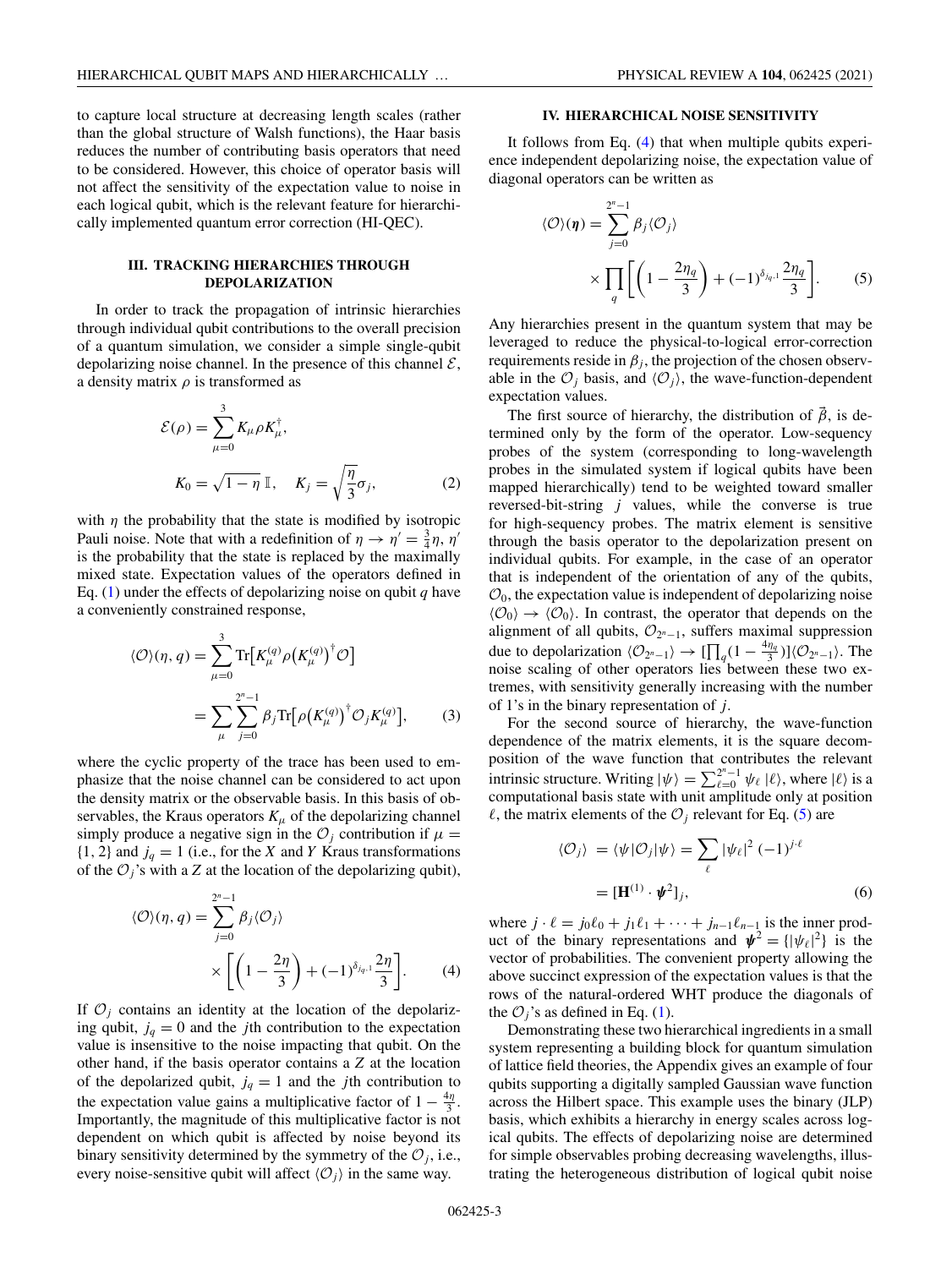<span id="page-3-0"></span>sensitivities. For example, the logical qubit sensitivities in the matrix element of  $\phi^2$  are

$$
\langle \phi^2 \rangle(\eta) = \langle \phi^2 \rangle(0)[1 + 0.094\eta_0 + 0.378\eta_1 + 2.151\eta_2 + 2.890\eta_3 + O(\eta^2)].
$$
 (7)

The contribution to the error from depolarizing noise experienced by qubit 3 (responsible for IR) is approximately 30 times that from qubit 0 (UV). Consequently, there is an inverted hierarchy in the minimum logical-qubit fidelities necessary to provide a determination of long-wavelength observables to fixed precision. Such a hierarchy can be leveraged through a heterogeneous distribution of physical qubits in the construction of logical qubits. In general, observables considered in this work distorted by depolarizing noise take the form

$$
\langle \mathcal{O} \rangle(\eta) = \langle \mathcal{O} \rangle(0) \left[ 1 + \sum_{q=1}^{n} \gamma_q \eta_q + O(\eta^2) \right], \tag{8}
$$

where the  $\gamma_q$  are observable and wave-function-dependent coefficients capturing the sensitivity of the expectation value to noise on each logical qubit to linear order in the logical error rates. Extending the example of the logical qubit sensitivities for  $\langle \phi^2 \rangle$  in a smooth Gaussian wave function to eight qubits with Gaussian parameters  $\mu = \frac{2^n - 1}{2}$  and  $\sigma = \frac{50}{3}$ , one finds  $\vec{\gamma} = \{31.15, 13.91, 3.86, 0.64, 0.15, 0.038, 0.0096, 0.0024\}.$ As shown in Fig. 2, these logical qubit sensitivities are exponentially suppressed for UV qubits,  $\gamma_q \sim e^{\xi q}$ . Demonstrated for a range of wave functions, including those exponentially localized at various locations in the binary-interpreted Hilbert space as well as those oscillatory with wavelength much greater than the Hilbert-space digitization, the exponential suppression of UV-qubit sensitivity is expected to be a general feature for long-wavelength expectation values of smooth wave functions. This advantageous hierarchy propagation from the simulated system to the logical qubit sensitivities is a property of the chosen basis or qubit mapping, not a property of any particular wave function.

#### **V. HI-QEC**

Because proposals for QEC achieve remarkable scaling, i.e., exponential improvements in logical qubit fidelity with the addition of a polynomial number of physical qubits, application-specific improvements or specializations to the QEC scheme are usually expected to have little impact on quantum resource requirements. However, the exponential suppression in the sensitivity of low-energy observables to noise impacting UV logical qubits allows the opportunity for a nontrivial multiplicative reduction in physical qubit requirements. When Hilbert spaces are hierarchically organized onto logical qubits, individual fidelities can be optimized through HI-QEC.

To gain a quantitative estimate of the impact of such hierarchies on QEC resources, we consider the surface code [\[25–30\]](#page-8-0) as a concrete mapping from physical to logical qubits. In the surface code, quantum information for computation is stored nonlocally in a lattice of physical qubits and protected from local sources of noise as a result of logical operations being topologically nontrivial. In each cycle of the code,



FIG. 2. (b) Noise sensitivities as a function of logical qubit index for (a) a collection of smooth wave functions with one randomly generated wave function (light gray dashed line). Utilizing a hierarchical qubit map that propagates the frequency hierarchy, the exponential suppression of UV-qubit sensitivity for long-wavelength observables can be seen to apply to a range of smooth wave functions.

local stabilizers are measured throughout the volume and classical algorithmic techniques are utilized to determine the most probable error diagnosis. With increasing surface size and/or decreasing error rates, resulting correction procedures become less likely to inadvertently produce a topologically nontrivial excitation of the lattice, allowing detected quantum errors to be successfully corrected or classically compensated for through redefinition of measurement and operator bases. For a physical qubit per-step error rate *p*, below a threshold value  $p_{th}$ , the fidelity of the logical qubit increases exponentially with increasing surface size [\[25](#page-8-0)[,57–59\]](#page-9-0). Detailed studies have been performed of the associated error thresholds in the surface code, including depolarization errors (see, e.g., Refs. [\[60,61\]](#page-9-0)). The per-cycle logical qubit *X*-error rate has been empirically (through classical simulation) determined to be [\[61\]](#page-9-0)

$$
P_L \sim c_0 \left(\frac{p}{p_{\text{th}}}\right)^{\lfloor (d+1)/2 \rfloor}, \quad p < p_{\text{th}}, \tag{9}
$$

where *d* is the side length of the physical qubit array forming the surface code,  $c_0 \sim 0.03$ , and  $p_{\text{th}} = 0.0057$  (for additional details see Fig. [4](#page-6-0) in Ref. [\[61\]](#page-9-0)). For the purposes of this work, we will assume *p*, and thus *PL*, is time independent, from both external backgrounds and the application of quantum circuits for computation.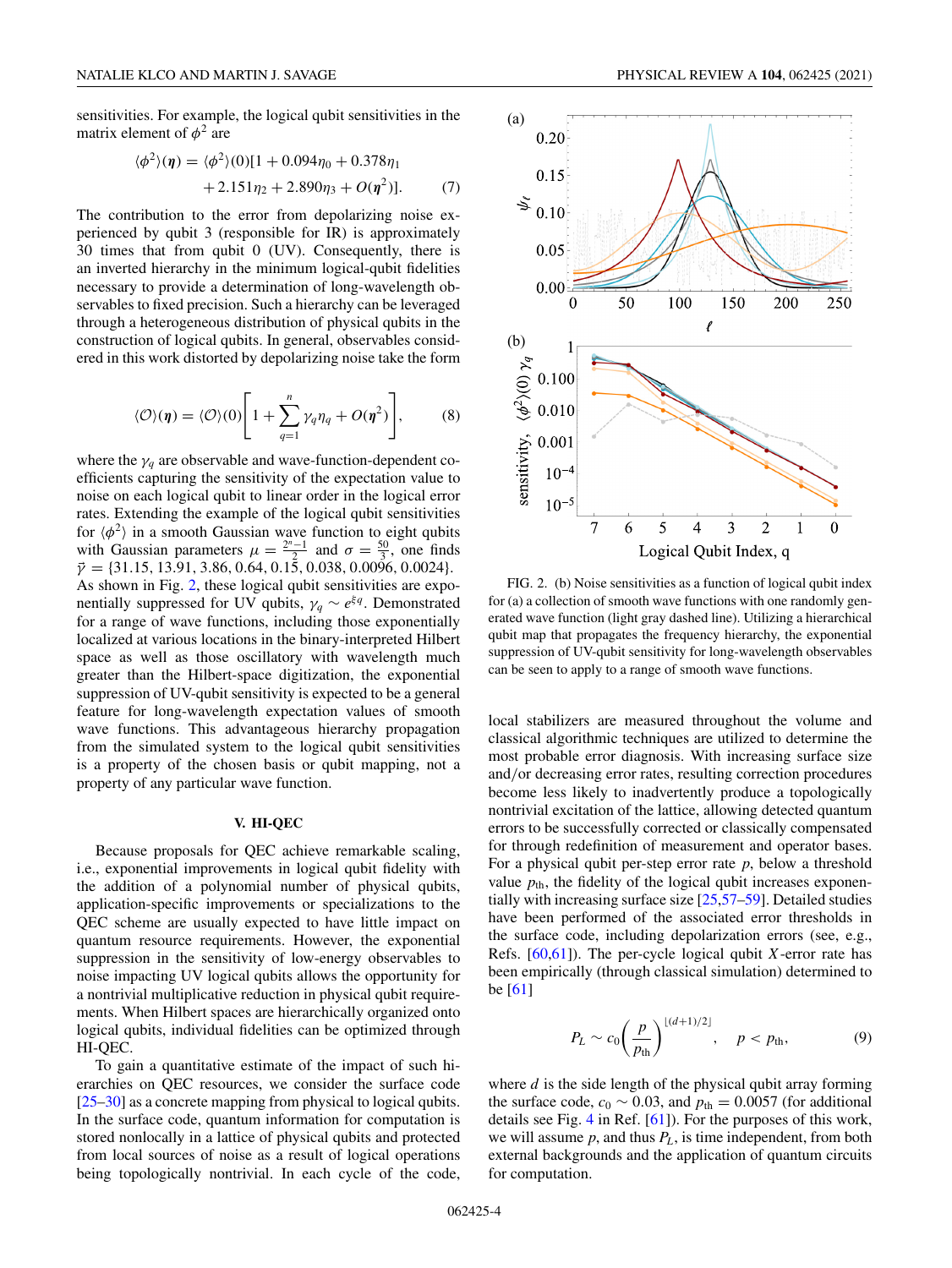Assuming a logical-qubit depolarizing error rate that is isotropic among the Pauli bases, the per-cycle logical error rate for the *q*th logical qubit,  $P_L^{(q)}$ , is related to the depolarizing noise parameter of Eq. [\(2\)](#page-2-0) as  $\eta_q = P_L^{(q)} N_{\text{cycles}}$ . In this framework, the number of error-correction cycles  $N_{\text{cycles}}$  is related to, among a number of factors, the desired depth of circuits providing reliable calculations. Requiring that the matrix element of the operator is fractionally within  $\epsilon$  of its true value and neglecting higher-order contributions in Eq. [\(8\)](#page-3-0), yields

$$
\sum_{q} \gamma_{q} P_{L}^{(q)} \leq \frac{\epsilon}{N_{\text{cycles}}}.\tag{10}
$$

Assuming uniform physical error rates below  $p_{\text{th}}$ , the construction of surface codes with heterogeneous physical-tological ratios can be informed by the constraint that all error contributions to a chosen observable are uniform across the logical qubits,

$$
\gamma_q P_L^{(q)} \leq \frac{\epsilon}{n N_{\text{cycles}}} \forall q \in \{0, \dots, n-1\},
$$

$$
d_q \gtrsim 2 \left\lceil \frac{\log \left(\frac{\epsilon}{n \bar{c}_0 \gamma_q}\right)}{\log \left(\frac{P}{p_{\text{th}}}\right)} \right\rceil - 1, \tag{11}
$$

where  $\bar{c}_0 = N_{\text{cycles}}c_0$ , and the number of qubits defining the *q*th logical qubit is  $d_q^2$ . The logarithmic relation between  $d_q$ and  $\gamma_q$  means that optimizing in the number of physical qubits for each logical qubit results in a polynomial reduction in the number of physical qubits. In particular, the exponential decay of  $\gamma_q$  leads to a linear dependence of  $d_q$  on the logical qubit index, a surface effect on each logical surface code. Consider the eight-qubit system discussed at the end of the preceding section of a Gaussian wave function with  $\sigma = \frac{50}{3}$ , with a physical qubit error rate of  $p = 10^{-3}$  for a target fractional error per cycle of the surface code of  $\epsilon/N_{\text{cycles}} = 10^{-5}$ . If all logical qubits are constructed to have the same error rate

$$
d \gtrsim 2 \left\lceil \frac{\log \left( \frac{\epsilon}{\bar{c}_0 \sum_q \gamma_q} \right)}{\log \left( \frac{p}{p_{\text{th}}} \right)} \right\rceil - 1, \tag{12}
$$

the required surface size for each logical qubit is  $d = 13$ , demanding a total of 1352 physical qubits. Distributing error contributions uniformly among the logical qubits, as discussed in Eq. (11), leads to a heterogeneous distribution of physical qubits among the logical qubits as  $\mathbf{d} =$ {15, 15, 13, 11, 9, 7, 7, 5} for a total of 944 physical qubits achieving a fractional error rate per cycle of  $4.9 \times 10^{-6}$ . Further optimization can be performed that removes the restriction on uniformly distributed error contributions, resulting in an optimal physical qubit distribution of  $\mathbf{d} =$ {15, 13, 11, 11, 9, 7, 7, 5} for a total of 840 qubits achieving a fractional error rate per cycle of  $9.4 \times 10^{-6}$ . This final optimization allows error contributions to reflect the projective importance of each qubit in the observable of interest, in this case the low-energy observable  $\langle \phi^2 \rangle$ . By organizing the scale information into qubitwise hierarchies, the number of physical qubits required in this simple example can be reduced by approximately 37%. Figure 3 presents the percent reduction in physical qubits for this eight-qubit system throughout a range



FIG. 3. Percent reduction, through HI-QEC, in physical qubits necessary to achieve per-cycle fractional precision  $\epsilon/N_{\text{cycles}}$  in the expectation value of  $\phi^2$  (i.e., after *N*<sub>cycles</sub> of the surface code, the fractional error in  $\langle \phi^2 \rangle$  is  $\epsilon$ ). Results are shown for heterogeneous physical-to-logical qubit distributions that are (gray) constrained to uniformly distribute error among logical qubits as described in Eq. (11) and (blue) optimized without constraint.

of desired per-cycle fractional error rates.2 For a per-cycle fractional error of  $\langle \phi^2 \rangle$  equal to the error rate of the physical qubits ( $p = 10^{-3}$ ), up to 60% reductions in physical qubits are found. As the target error decreases, the fidelities of UV qubits become of greater impact and improvements through heterogeneous distribution are diminished, though remain approximately 20% even near per-cycle fractional error rates around classical machine precision. These results indicate tens of percent reductions in number of physical qubits and specifically not in the dimension of the Hilbert space. Heterogeneous distributions of physical qubits creating an optimal system of logical qubits informed by hierarchies intrinsic to the physical system and qubit mapping are expected to profitably impact near-term simulations, providing nonzero but diminishing returns as precisions improve.

#### **VI. CONCLUSION**

Toward the quantum simulation of standard model physics and large-scale quantum computations more broadly, we considered the importance of representing physical Hilbert spaces on quantum degrees of freedom in a way that manifests underlying hierarchies. This manifestation allows bands of hierarchical quantities to be dominantly supported by particular qubits. When considering momenta and length scales as the hierarchical quantities of interest, a hierarchical mapping allows qubits to be located on a UV-IR spectrum, where UV and IR qubits dominantly capture the structure of high and low energies, respectively. As such, observables with support

<sup>&</sup>lt;sup>2</sup>The integer nature of surface code size produces a natural discretization in achievable fidelities. The sawtooth behavior in Fig. 3 is dominantly due to the physical qubit requirements of the homogeneous distribution exhibiting large changes relative to those of heterogeneous distributions. With higher fidelity resolution afforded by HI-QEC, the relationship between physical qubit number and fidelity is "smoothed."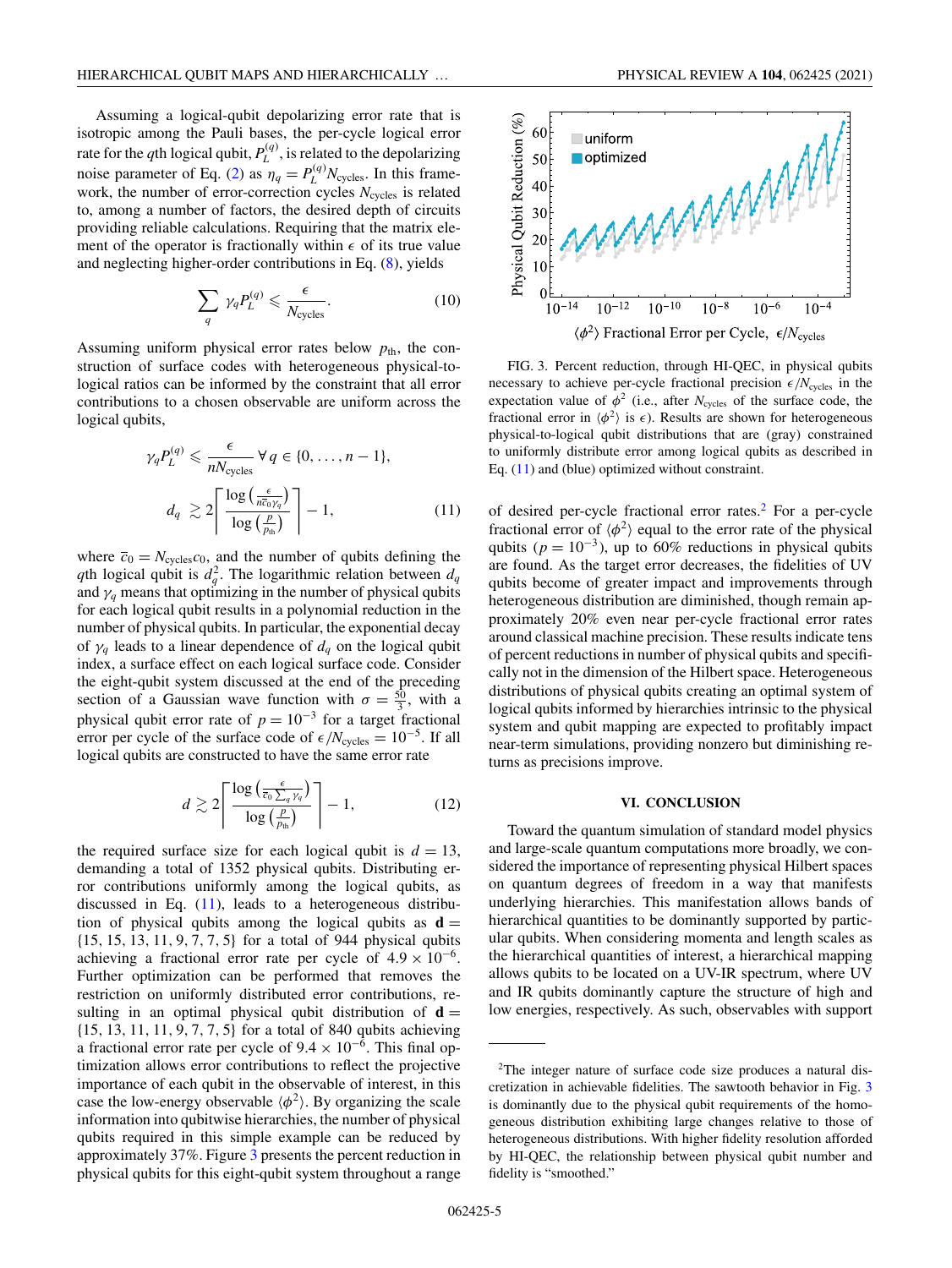in localized energy bands may be calculated more efficiently by leveraging a similarly localized distribution of logical qubit fidelities, potentially extending the scientific scope of an environment with constrained quantum resources.

In this work, and with an eye toward the simulation of QFTs and their low-energy EFTs, we demonstrated the practical utility of hierarchical qubit mappings with a focus on smoothly varying wave functions across a single Hilbert space and low-energy observables. Explicitly, the binary (JLP) basis used to map scalar QFTs onto quantum registers provides an organizational principle among qubits aligning with sequency. We showed that this inherent relative importance of qubits in the sequency hierarchy can be advantageously utilized in the computation of matrix elements of low-energy observables in smoothly varying wave functions. The single-qubit isotropic depolarizing noise model was used to track the sensitivity of diagonal matrix elements to noise contributions from each qubit. Modulo the presence of strong out-of-band, multiqubit correlated noise contributions, e.g., between UV and IR qubits, this is expected to be a representative noise model for probing the propagation of hierarchies. In particular, as long as the hierarchy approximately persists in the presence of noise, as will be the case for a wide range of quantum channels with forms of locality, our results are expected to maintain relevance, subject to spectral smearing. Supporting calculations, including correlated noise models, remain for future work. The linear response to depolarizing noise was found to scale exponentially with qubit number for a wide range of smooth wave functions. As such, the sequency hierarchy was illustrated to give rise to strongly nonuniform noise sensitivities and thus motivates structured heterogeneity in distributions of logical qubit fidelities.<sup>3</sup> Using the simulated properties of the surface code as one explicit map between physical and logical qubits, we quantified the impact of this heterogeneity on the number of physical qubits required to determine low-energy observables to fixed precision. For scientifically impactful quantum calculations of nuclear and particle physics, where early precision goals will be at the few to tens of percent level, the reduction in physical qubits that can be achieved through codesign is anticipated to be significant when hierarchies are identified, mapped, and implemented.

While this work has focused on the physical-to-logical Hilbert-space requirements for QEC in qubit systems, hierarchical maps can be advantageously utilized in the NISQ era (without error correction) when physical qubits exhibit nonuniform fidelities. Beyond qubits, mapping hierarchies in Hilbert spaces generically provide the opportunity for optimizing fidelities among bands of states and the operations within. In qudits, e.g., superconducting radio frequency (SRF) cavity systems under development at Lawrence Livermore National Laboratory and Fermi National Accelerator Laboratory [\[62,63\]](#page-9-0), the presence of hierarchies reduces the number of states required to be controlled with high precision.

In quantum simulations, any practical mapping involves the action of both diagonal and nondiagonal operators, e.g., the electric (Casimir) and magnetic (plaquette) operators in the Kogut-Susskind Hamiltonian describing SU(*N*) lattice gauge theories [\[46\]](#page-9-0). The diagonal operator hierarchies discussed in this work are expected to persist for banddiagonal operators, e.g., the SU(3) plaquette operator with two-dimensional locality in the hexagonally connected color space, and can be utilized in the codesign of QCD and lattice gauge theory quantum simulations. As the key feature leveraged in this work is the manifestation of an operator hierarchy rather than an analytically simple matrix structure, it is expected that the presented hierarchy propagations and subsequent quantum resource optimizations will persist beyond diagonal operators. In particular, an amenable hierarchy will be maintained if the smearing associated with the nonzero sequency transfer of an operator is small with respect to the domain of the hierarchical quantity, though a detailed analysis remains to be performed.

In order to robustly maintain precision throughout computation, the hierarchical mapping must be respected in all state preparations and time evolutions. Consider the adiabatic state preparation of a ground state. If the ground state of the initial Hamiltonian is low sequency, hierarchical precision will be maintained throughout the adiabatic passage if the ground states of the final and intermediate Hamiltonians are also of low sequency. One clear danger arises when the hierarchy is modified across a phase transition, e.g., where the simulated IR, originally mapped to low sequency, may become antiferromagnetic, populating high sequency. For nondynamical state preparation, methods have been developed to generate a quantum circuit that systematically introduces structure at increasing sequency, allowing hierarchies to be manifest [\[52,53\]](#page-9-0). Furthermore, the broad preservation of hierarchies in the evolution of closed systems is expected to allow the identified advantages of hierarchical qubit maps to extend to dynamical applications.

With dynamical real-time simulations, one can easily imagine the future utility of spatially local physical-to-logical qubit redistributions optimized through an iterative workflow of tuning and production. After low-fidelity tuning simulations with a uniform distribution of physical-to-logical qubits identifying relevant Hilbert-space support, static hierarchical redistributions of qubits will improve the fidelity of subsequent simulations. The computation of *S*-matrix elements in QFTs from initially localized wave packets or jet production in heavy-ion collisions provide concrete examples in which precision can be enhanced along trajectories of particle fluxes. This local redistribution allows quantum resources to preferentially scale with the integrated volume of wave-function support rather than the lattice volume. More speculatively, dynamically evolving the allocation of physical qubits to track the propagating wave packets in real-time throughout the scattering process would allow quantum resources to preferentially scale with the size of the wave packet as opposed to the scattering volume. This is analogous to the use of adaptive multigrid in classical simulations, though requires further

<sup>&</sup>lt;sup>3</sup>It is important to note that, while the propagation of hierarchies from simulated systems to logical qubit sensitivities provides opportunity for optimization focusing available quantum resources on regimes of computational interest, such heterogeneity will increase the complexity of simulation design and of compilation protocols for performing logical quantum circuits on quantum hardware.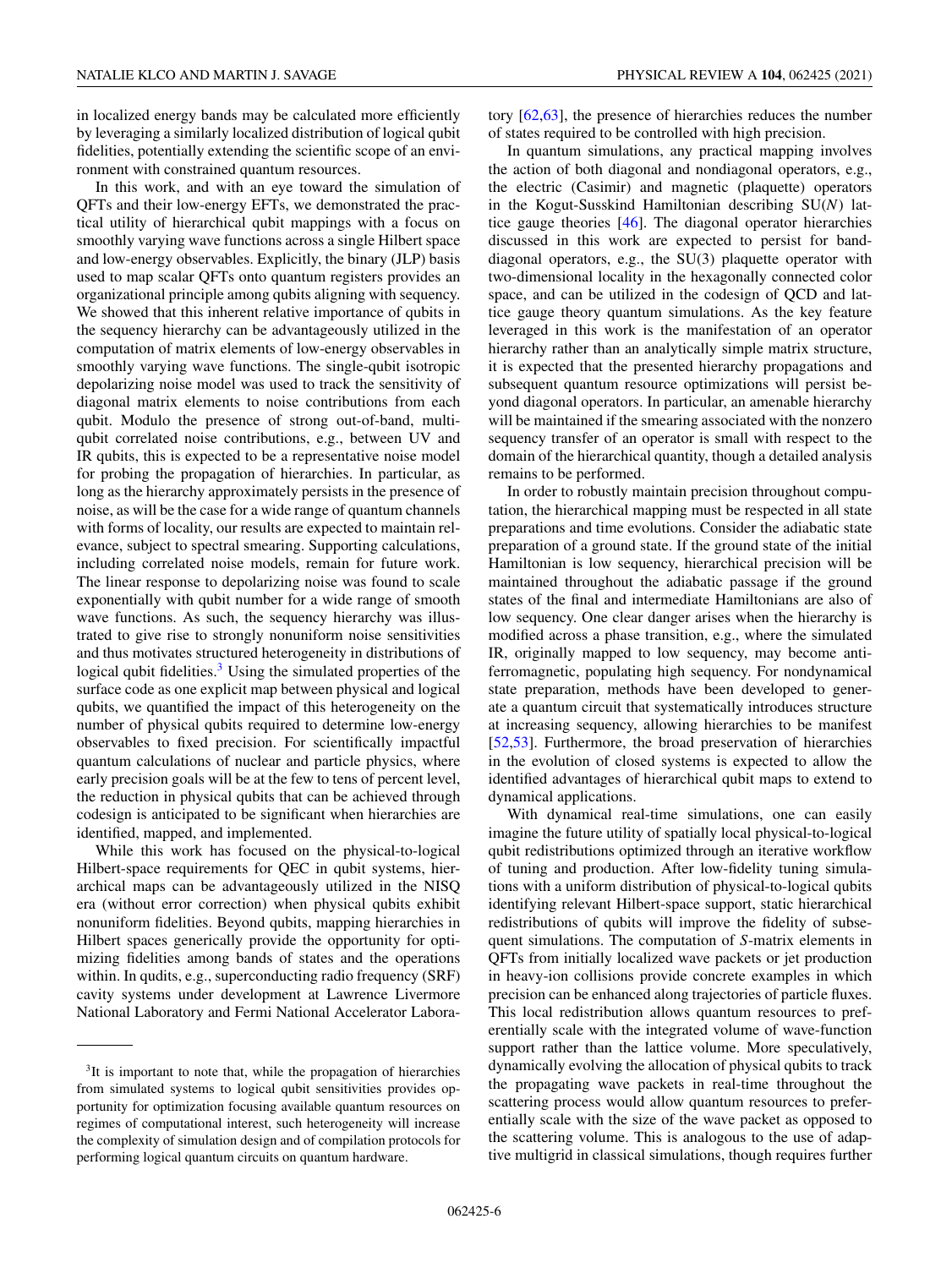<span id="page-6-0"></span>consideration of engaging with repartitions of nonlocal quantum information.

Results of numerical calculations presented within this paper are available upon email request.

#### **ACKNOWLEDGMENTS**

N.K. was supported in part by the Walter Burke Institute for Theoretical Physics and by the U.S. Department of Energy Office of Science, Office of Advanced Scientific Computing Research (Grant No. DE-SC0020290), and Office of High Energy Physics (Grant No. DE-ACO2-07CH11359). M.J.S. was supported in part by the U.S. Department of Energy, Office of Science, Office of Nuclear Physics, InQubator for Quantum Simulation under Award No. DE-SC0020970 through Quantum Horizons: QIS Research and Innovation for Nuclear Science Initiative.

## **APPENDIX: LOW-ENERGY EXAMPLE**

This Appendix illustrates through example the logical qubit noise propagation in the calculation of low-energy expectation values. We focus on a single lattice site of noninteracting scalar field theory ground state, i.e., a Gaussian, digitized over a 16-dimensional Hilbert space of four qubits  $(n = 4)$ . The normalized Gaussian wave function is

$$
\psi_{\ell} = \mathcal{N} \exp\left[-\frac{1}{4}\left(\frac{\ell-\mu}{\sigma}\right)^2\right], \quad \mathcal{N} = \frac{1}{\sqrt{\sum_{\ell} |\psi_{\ell}|^2}}, \quad \text{(A1)}
$$

where  $\sigma = \frac{8}{3}$  and  $\mu = \frac{15}{2}$  are chosen to provide the amplitudes shown in Fig. 4.

The four-qubit natural-ordered WHT in Eq.  $(6)$  is given by



FIG. 4. (a) Probabilities  $|\psi_{\ell}|^2$  associated with the Gaussian wave function prepared on four qubits with the parameters defined in Eq. (A1). (b) Expectation values of  $\mathcal{O}_i$ , calculated using the naturalordered WHT of Eq. (A2) and sorted by magnitude.

Magnitude Ordered Walsh Function Index, j

**H**(1) <sup>4</sup> = ⎛ ⎜ ⎜ ⎜ ⎜ ⎜ ⎜ ⎜ ⎜ ⎜ ⎜ ⎜ ⎜ ⎜ ⎜ ⎜ ⎜ ⎜ ⎜ ⎜ ⎜ ⎜ ⎜ ⎜ ⎜ ⎝ 1111111111111111 1 −1 1 −1 1 −1 1 −1 1 −1 1 −1 1 −1 1 −1 1 1 −1 −111 −1 −111 −1 −111 −1 −1 1 −1 −111 −1 −111 −1 −111 −1 −1 1 1111 −1 −1 −1 −11111 −1 −1 −1 −1 1 −1 1 −1 −1 1 −111 −1 1 −1 −1 1 −1 1 1 1 −1 −1 −1 −11111 −1 −1 −1 −111 1 −1 −1 1 −111 −1 1 −1 −1 1 −111 −1 11111111 −1 −1 −1 −1 −1 −1 −1 −1 1 −1 1 −1 1 −1 1 −1 −1 1 −1 1 −1 1 −1 1 1 1 −1 −111 −1 −1 −1 −111 −1 −111 1 −1 −111 −1 −1 1 −111 −1 −111 −1 1111 −1 −1 −1 −1 −1 −1 −1 −11111 1 −1 1 −1 −1 1 −1 1 −1 1 −111 −1 1 −1 1 1 −1 −1 −1 −111 −1 −11111 −1 −1 1 −1 −1 1 −111 −1 −111 −1 1 −1 −1 1 ⎞ ⎟ ⎟ ⎟ ⎟ ⎟ ⎟ ⎟ ⎟ ⎟ ⎟ ⎟ ⎟ ⎟ ⎟ ⎟ ⎟ ⎟ ⎟ ⎟ ⎟ ⎟ ⎟ ⎟ ⎟ ⎠ . (A2)

The operator basis defined in Eq.  $(1)$  in binary order is

{O*j*}={*IIII*,*IIIZ*,*IIZI*,*IIZZ*,*IZII*,*IZIZ*,*IZZI*,*IZZZZIII*, *ZIIZ*, *ZIZI*, *ZIZZ*, *ZZII*, *ZZIZ*, *ZZZI*, *ZZZZ*}. (A3)

Note the relation of the rows to the natural-ordered Hadamard of Eq. (A2) as discussed in the main text. Introducing noise parameters  $\eta = \{\eta_3, \eta_2, \eta_1, \eta_0\}$ , the expectation values of the operators in the presence of depolarizing noise, as shown in Eq. [\(5\)](#page-2-0),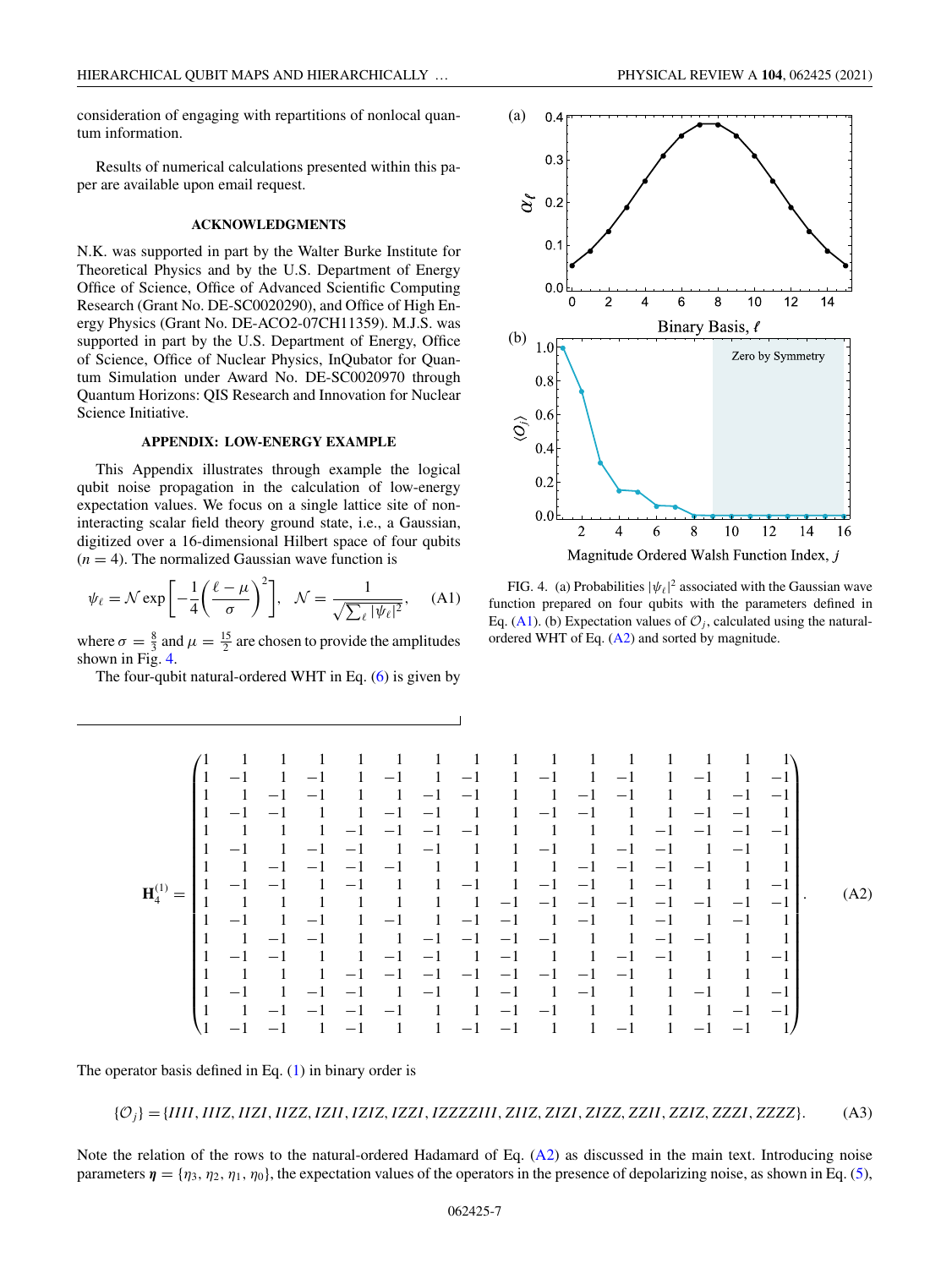in this state are

$$
\langle \mathcal{O}_j \rangle \prod_q \left[ \left( 1 - \frac{2\eta_q}{3} \right) + (-1)^{\delta_{jq,1}} \frac{2\eta_q}{3} \right] = \{1.000, 0.000, 0.000, -0.001 + 0.001\eta_0 + 0.001\eta_1 - 0.002\eta_0\eta_1, 0.000, 0.059 -0.079\eta_0 - 0.079\eta_2 + 0.105\eta_0\eta_2, 0.144 - 0.192\eta_1 - 0.192\eta_2 + 0.256\eta_1\eta_2, 0.000, 0.000, -0.151 + 0.202\eta_0 + 0.202\eta_3 - 0.269\eta_0\eta_3, -0.318 + 0.423\eta_1 + 0.423\eta_3 - 0.565\eta_1\eta_3, 0.000, -0.742 + 0.989\eta_2 + 0.989\eta_3 - 1.320\eta_2\eta_3, 0.000, 0.000, 0.055 - 0.073\eta_0 - 0.073\eta_1 + 0.097\eta_0\eta_1 - 0.073\eta_2 + 0.097\eta_0\eta_2 + 0.097\eta_1\eta_2 - 0.130\eta_0\eta_1\eta_2 - 0.073\eta_3 + 0.097\eta_0\eta_3 + 0.097\eta_1\eta_3 - 0.130\eta_0\eta_1\eta_3 + 0.097\eta_2\eta_3 - 0.130\eta_0\eta_1\eta_2\eta_3 + 0.173\eta_0\eta_1\eta_2\eta_3 \}
$$
\n(A4)

Considering that the sequency associated with each binary-ordered  $O_i$  is  $\{0, 15, 7, 8, 3, 12, 4, 11, 1, 14, 6, 9, 2,$ 13, 5, 10}, the second source of hierarchy discussed in the main text can be seen in the magnitudes of matrix element coefficients. As discussed, the selection of active qubits generating uniform noise sensitivity in  $\mathcal{O}_j$  is controlled by the distribution of 1's in the binary representation of *j*.

To illustrate the first source of hierarchy discussed in the main text, we consider low moments of the operator  $\phi^p$ . In the scalar field application of this small example, this operator is the field operator. When symmetrized about the origin in the binary (JLP) basis, the operator can be decomposed into single-qubit operators  $\phi = \frac{1}{2^n-1} \sum_{j=0}^{n-1} 2^j \sigma_j^z$  [\[41\]](#page-9-0) for field values distributed between  $\pm 1$  as

$$
\phi = \frac{1}{15}(IIIZ + 2IIZI + 4IZII + 8ZIII)
$$
  
=  $\frac{1}{15}(\mathcal{O}_1^{(\beta)} + 2\mathcal{O}_2^{(\beta)} + 4\mathcal{O}_4^{(\beta)} + 8\mathcal{O}_8^{(\beta)}).$  (A5)

When acting on the computational basis states, this field operator takes the values  $\phi = \{1, \frac{13}{15}, \frac{11}{15}, \dots, \frac{1}{15}, -\frac{1}{15}, \dots, -1\}.$ The operator decompositions of powers of  $\phi$  are given in Table I (only the nonzero projections are shown). A hierarchy is apparent for low powers of  $\phi$ , organized again by sequency and by *qs*, the most-UV qubit responsible for generating

TABLE I. Nonzero values of  $\beta_i$  for operators  $\phi^p$  decomposed onto the four-qubit  $O_i$  basis operators. The column *s* provides the sequency of diag( $\mathcal{O}_i$ ), while the column  $q_s$  indicates the most-UV qubit responsible for generating each sequency. As explored in the text, for a qubit map hierarchy of energy scales, qubits capture the UV with decreasing index.

|  |  |  | j s $q_s$ $\phi^2$ $\phi^4$ $\phi^6$ $\phi^8$ $\phi^{10}$ $\phi^{12}$ $\phi^{14}$ $\phi^{16}$ |  |  |
|--|--|--|-----------------------------------------------------------------------------------------------|--|--|
|  |  |  | 0 0 0.378 0.256 0.205 0.178 0.161 0.151 0.144 0.139                                           |  |  |
|  |  |  | 3 8 0 0.018 0.039 0.060 0.077 0.090 0.100 0.107 0.111                                         |  |  |
|  |  |  | 5 12 0 0.036 0.070 0.085 0.093 0.100 0.105 0.110 0.113                                        |  |  |
|  |  |  | 6 4 1 0.071 0.136 0.151 0.152 0.148 0.144 0.140 0.137                                         |  |  |
|  |  |  | 9 14 0 0.071 0.079 0.087 0.094 0.100 0.105 0.110 0.113                                        |  |  |
|  |  |  | 10 6 1 0.142 0.150 0.154 0.153 0.149 0.144 0.140 0.137                                        |  |  |
|  |  |  | 12 2 2 0.284 0.240 0.202 0.177 0.161 0.151 0.144 0.139                                        |  |  |
|  |  |  | 15 10 0 0.000 0.030 0.057 0.077 0.090 0.100 0.107 0.111                                       |  |  |

fluctuations at the scale of the sequency. As the power of  $\phi$ is increased, the hierarchy is systematically lost beginning in the IR. This structure is more visible in Fig. 5, showing results from an eight-qubit example that is analogous to the four-qubit results in Table I. In these results, it is seen that the exponential decay in  $\beta_i$  with sequency index for low powers of  $\phi^p$  is systematically flattened in the IR as  $p$  is increased. Further, the hierarchy structure coincides with that found in the Hadamard transform of the Gaussian probability distribution for the selected parameters. Both of these hierarchies, while distinct, result directly from working in a basis that naturally separates scales by digitized frequency. The inner product of Eq. (A4) with the vector of  $\beta_i$ 's in Table I furnishes Eq. [\(7\)](#page-3-0), which shows the relative contributions, from singlequbit depolarizing noise, to the error in  $\langle \phi^2 \rangle$ . Depolarization of qubits representing higher-digitization samples of the field (qubits 0 and 1) is less detrimental for this long-wavelength operator in a smooth wave function. As such, reducing the error rates of qubits 2 and 3 is more impactful than reducing those of qubits 0 and 1.



FIG. 5. Basis operator projections  $\beta_j$  for powers of the operator  $\phi^p$  on eight qubits. The  $\beta_i$ 's are ordered by the sequency of diag( $\mathcal{O}_i$ ) and labeled by *qs*, the most-UV qubit responsible for generating each sequency band. As explored in the text, for a qubit map hierarchy of energy scales, qubits capture the UV with decreasing index.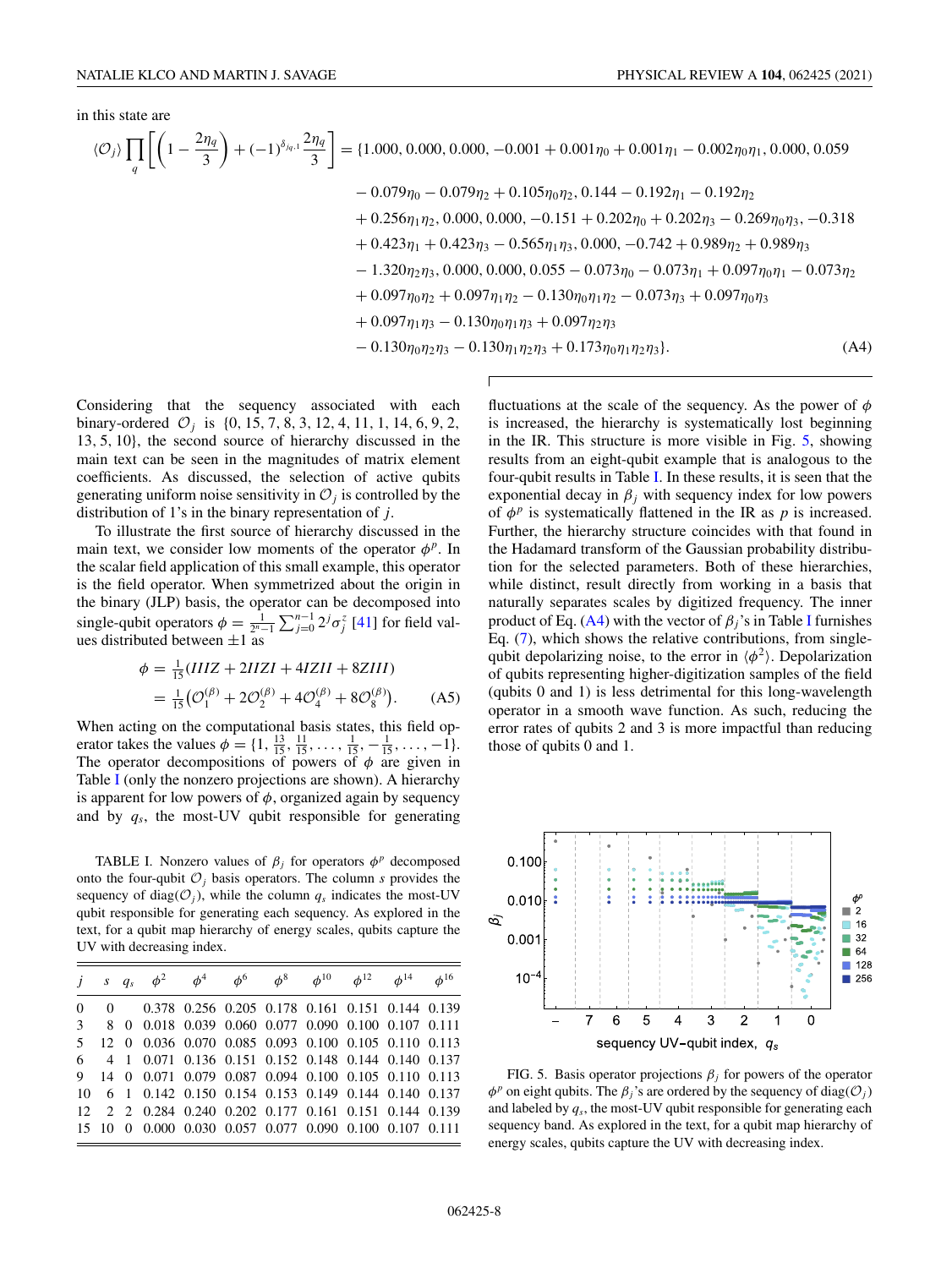- <span id="page-8-0"></span>[1] J. Preskill, Quantum computing in the NISQ era and beyond, Quantum **2**[, 79 \(2018\).](https://doi.org/10.22331/q-2018-08-06-79)
- [2] K. Temme, S. Bravyi, and J. M. Gambetta, Error Mitigation for [Short-Depth Quantum Circuits,](https://doi.org/10.1103/PhysRevLett.119.180509) Phys. Rev. Lett. **119**, 180509 (2017).
- [3] S. Endo, S. C. Benjamin, and Y. Li, Practical Quantum Er[ror Mitigation for Near-Future Applications,](https://doi.org/10.1103/PhysRevX.8.031027) Phys. Rev. X **8**, 031027 (2018).
- [4] E. F. Dumitrescu, A. J. McCaskey, G. Hagen, G. R. Jansen, T. D. Morris, T. Papenbrock, R. C. Pooser, D. J. Dean, and P. Lougovski, Cloud Quantum Computing of an Atomic Nucleus, Phys. Rev. Lett. **120**[, 210501 \(2018\).](https://doi.org/10.1103/PhysRevLett.120.210501)
- [5] N. Klco, E. F. Dumitrescu, A. J. McCaskey, T. D. Morris, R. C. Pooser, M. Sanz, E. Solano, P. Lougovski, and M. J. Savage, Quantum-classical computation of Schwinger model dynamics using quantum computers, Phys. Rev. A **98**[, 032331 \(2018\).](https://doi.org/10.1103/PhysRevA.98.032331)
- [6] K. Yeter-Aydeniz, E. F. Dumitrescu, A. J. McCaskey, R. S. Bennink, R. C. Pooser, and G. Siopsis, Scalar quantum field theories as a benchmark for near-term quantum computers, Phys. Rev. A **99**[, 032306 \(2019\).](https://doi.org/10.1103/PhysRevA.99.032306)
- [7] C. Mishra, S. Thompson, R. Pooser, and G. Siopsis, Quan[tum computation of the massive Thirring model,](https://doi.org/10.1088/2058-9565/ab8f63) Quantum Sci. Technol. **5**, 035010 (2020).
- [8] N. Klco and M. J. Savage, Minimally entangled state prepara[tion of localized wave functions on quantum computers,](https://doi.org/10.1103/PhysRevA.102.012612) Phys. Rev. A **102**, 012612 (2020).
- [9] E. Gustafson, P. Dreher, Z. Hang, and Y. Meurice, Benchmarking quantum computers for real-time evolution of a  $(1 + 1)$  field [theory with error mitigation,](https://doi.org/10.1088/2058-9565/ac1dff) Quantum Sci. Technol. **6**, 045020 (2021).
- [10] A. Roggero, C. Gu, A. Baroni, and T. Papenbrock, Preparation of excited states for nuclear dynamics on a quantum computer, Phys. Rev. C **102**[, 064624 \(2020\).](https://doi.org/10.1103/PhysRevC.102.064624)
- [11] K. Yeter-Aydeniz, G. Siopsis, and R. C. Pooser, Scattering in [the Ising model with the quantum Lanczos algorithm,](https://doi.org/10.1088/1367-2630/abe63d) New J. Phys. **23**, 043033 (2021).
- [12] A. Ciavarella, N. Klco, and M. J. Savage, Trailhead for quantum simulation of SU(3) Yang-Mills lattice gauge theory in the local multiplet basis, Phys. Rev. D **103**[, 094501 \(2021\).](https://doi.org/10.1103/PhysRevD.103.094501)
- [13] Y. Atas, J. Zhang, R. Lewis, A. Jahanpour, J. F. Haase, and [C. A. Muschik, SU\(2\) hadrons on a quantum computer,](https://doi.org/10.1038/s41467-021-26825-4) Nat. Commun. **12**, 6499 (2021).
- [14] K. Yeter-Aydeniz, S. Bangar, G. Siopsis, and R. C. Pooser, Collective neutrino oscillations on a quantum computer, [arXiv:2104.03273.](http://arxiv.org/abs/arXiv:2104.03273)
- [15] B. Hall, A. Roggero, A. Baroni, and J. Carlson, Simulation of [collective neutrino oscillations on a quantum computer,](https://doi.org/10.1103/PhysRevD.104.063009) Phys. Rev. D **104**, 063009 (2021).
- [16] N. Klco, M. J. Savage, and J. R. Stryker, SU(2) non-Abelian gauge field theory in one dimension on digital quantum computers, Phys. Rev. D **101**[, 074512 \(2020\).](https://doi.org/10.1103/PhysRevD.101.074512)
- [17] A. He, B. Nachman, W. A. de Jong, and C. W. Bauer, Zero-noise extrapolation for quantum-gate error mitigation with identity insertions, Phys. Rev. A **102**[, 012426 \(2020\).](https://doi.org/10.1103/PhysRevA.102.012426)
- [18] E. A. Martinez, C. A. Muschik, P. Schindler, D. Nigg, A. Erhard, M. Heyl, P. Hauke, M. Dalmonte, T. Monz, P. Zoller, and R. Blatt, Real-time dynamics of lattice gauge theories [with a few-qubit quantum computer,](https://doi.org/10.1038/nature18318) Nature (London) **534**, 516 (2016).
- [19] Qiskit Development Team, Measurement error mitigation, IBM Research Quantum (accessed: 09/2021), https: [//qiskit.org/textbook/ch-quantum-hardware/measurement](https://qiskit.org/textbook/ch-quantum-hardware/measurement-error-mitigation.html)error-mitigation.html.
- [20] L. Funcke, T. Hartung, K. Jansen, S. Kühn, P. Stornati, and X. Wang, Measurement error mitigation in quantum computers through classical bit-flip correction, [arXiv:2007.03663.](http://arxiv.org/abs/arXiv:2007.03663)
- [21] J. Kelly, R. Barends, A. G. Fowler, A. Megrant, E. Jeffrey, T. C. White, D. Sank, J. Y. Mutus, B. Campbell, Y. Chen, Z. Chen, B. Chiaro, A. Dunsworth, I. C. Hoi, C. Neill, P. J. J. O'Malley, C. Quintana, P. Roushan, A. Vainsencher, J. Wenner *et al.*, State preservation by repetitive error detection in a superconducting quantum circuit, [Nature \(London\)](https://doi.org/10.1038/nature14270) **519**, 66 (2015).
- [22] [J. R. Wootton and D. Loss, Repetition code of 15 qubits,](https://doi.org/10.1103/PhysRevA.97.052313) *Phys.* Rev. A **97**, 052313 (2018).
- [23] Z. Chen, K. J. Satzinger, J. Atalaya, A. N. Korotkov, A. Dunsworth, D. Sank, C. Quintana, M. McEwen, R. Barends, P. V. Klimov, S. Hong, C. Jones, A. Petukhov, D. Kafri, S. Demura, B. Burkett, C. Gidney, A. G. Fowler, A. Paler, H. Putterman *et al.*, Exponential suppression of bit or phase errors with cyclic error correction, [Nature \(London\)](https://doi.org/10.1038/s41586-021-03588-y) **595**, 383 (2021).
- [24] L. Egan, D. M. Debroy, C. Noel, A. Risinger, D. Zhu, D. Biswas, M. Newman, M. Li, K. R. Brown, M. Cetina, and C. Monroe, Fault-tolerant operation of a quantum error-correction code, [arXiv:2009.11482.](http://arxiv.org/abs/arXiv:2009.11482)
- [25] [A. Kitaev, Fault-tolerant quantum computation by anyons,](https://doi.org/10.1016/S0003-4916(02)00018-0) Ann. Phys. (NY) **303**, 2 (2003).
- [26] D. Gottesman, Stabilizer codes and quantum error correction, Ph.D. thesis, California Institute of Technology, 1997, [arXiv:quantph/9705052.](http://arxiv.org/abs/arXiv:quantph/9705052)
- [27] M. H. Freedman and D. A. Meyer, Projective plane and planar quantum codes, [Found. Comput. Math.](https://doi.org/10.1007/s102080010013) **1**, 325 (2001).
- [28] S. B. Bravyi and A. Y. Kitaev, Quantum codes on a lattice with boundary, [arXiv:quant-ph/9811052.](http://arxiv.org/abs/arXiv:quant-ph/9811052)
- [29] E. Dennis, A. Kitaev, A. Landahl, and J. Preskill, Topological quantum memory, [J. Math. Phys.](https://doi.org/10.1063/1.1499754) **43**, 4452 (2002).
- [30] C. Wang and J. Preskill, Confinement Higgs transition in a disordered gauge theory and the accuracy threshold for quantum memory, [Ann. Phys. \(NY\)](https://doi.org/10.1016/S0003-4916(02)00019-2) **303**, 31 (2003).
- [31] F. Arute, K. Arya, R. Babbush, D. Bacon, J. Bardin, R. Barends, R. Biswas, S. Boixo, F. Brandao, D. Buell, B. Burkett, Y. Chen, J. Chen, B. Chiaro, R. Collins, W. Courtney, A. Dunsworth, E. Farhi, B. Foxen, A. Fowler *et al.*, Quantum supremacy using [a programmable superconducting processor,](https://doi.org/10.1038/s41586-019-1666-5) Nature (London) **574**, 505 (2019).
- [32] C. Ryan-Anderson, J. G. Bohnet, K. Lee, D. Gresh, A. Hankin, J. P. Gaebler, D. Francois, A. Chernoguzov, D. Lucchetti, N. C. Brown, T. M. Gatterman, S. K. Halit, K. Gilmore, J. Gerber, B. Neyenhuis, D. Hayes, and R. P. Stutz, Realization of real-time fault-tolerant quantum error correction, [arXiv:2107.07505.](http://arxiv.org/abs/arXiv:2107.07505)
- [33] S. P. Jordan, K. S. M. Lee, and J. Preskill, Quantum computa[tion of scattering in scalar quantum field theories,](https://doi.org/10.26421/QIC14.11-12-8) Quantum Inf. Comput. **14**, 1014 (2014).
- [34] J. Haah, M. B. Hastings, R. Kothari, and G. H. Low, Quantum algorithm for simulating real time evolution of lattice Hamiltonians, [SIAM J. Comput. FOCS18-250 \(2021\).](https://doi.org/10.1137/18M1231511)
- [35] N. H. Christ, QCDSP and QCDOC computers, in *Encyclopedia of Parallel Computing*, edited by D. Padua (Springer US, Boston, MA, 2011), pp. 1668–1677.